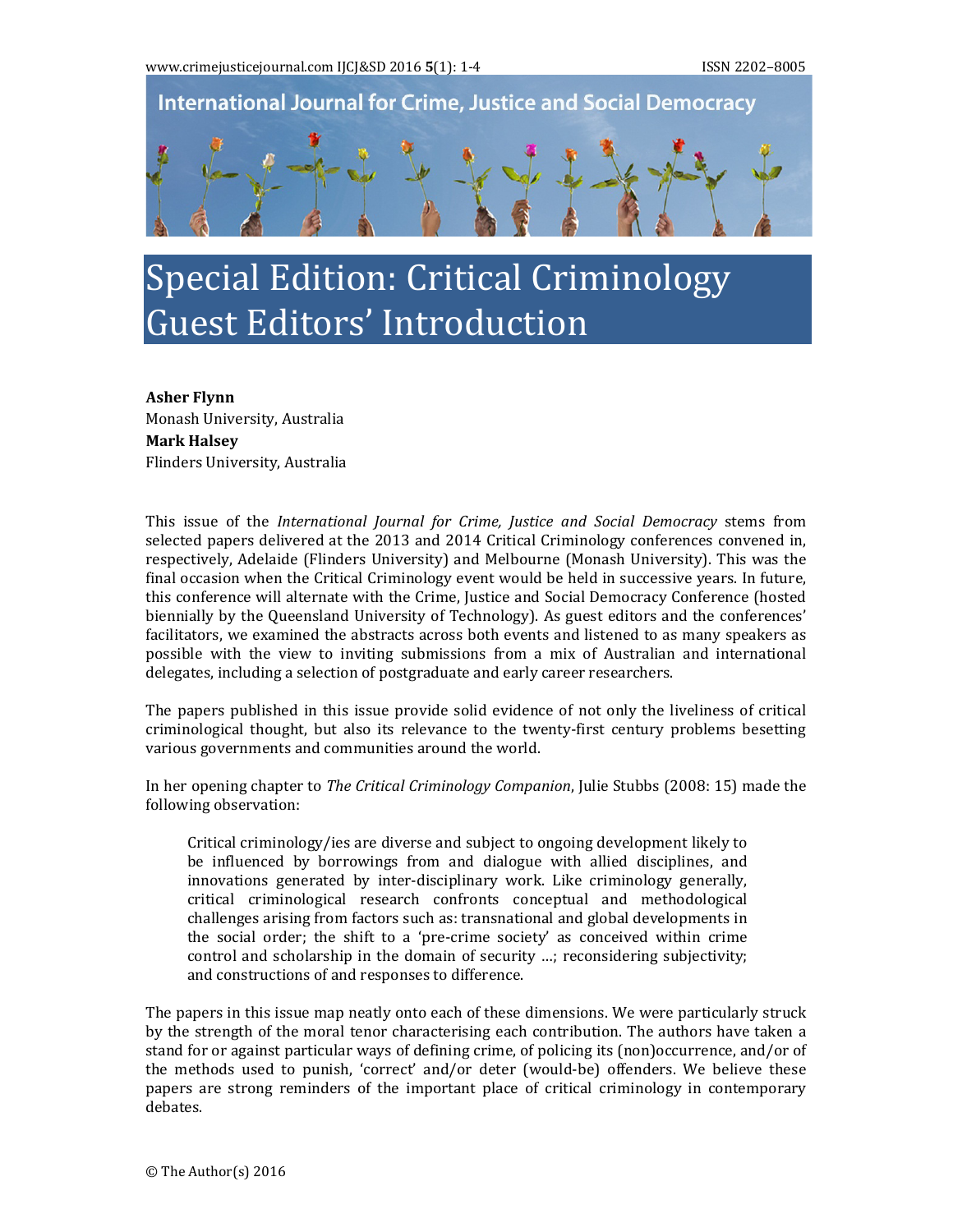In the opening article, **Professor Phil Scraton** lays bare the pains of imprisonment experienced by women in Northern Ireland. He carefully dissects the manner in which expressions of women's agency – specifically, their resistance to the rules and practices that would oppress and objectify them – find their way into various dossiers regarding prisoner behaviour and subsequent classification. Scraton elucidates an insidious world where the struggle to retain a sense of humanity is used against each prisoner; where, as he writes, 'human rights [are] traded as "privileges"'. Perhaps most importantly, Scraton highlights the context in which social research comes to the fore as one of the few vehicles for shedding light upon the dark dimensions of prison life.

The exposure of prison life continues in **Carolyn McKay's article** which takes us to the periphery of custodial spaces through an examination of the problems and possible advantages of video technology in court. Drawing on primary interview data, McKay carefully depicts how video links substantially change the spatial and auditory dimensions of the court and other legal processes: things once private become more public; the quiet and/or considered exchanges between lawyers and prisoners become a thing of the past; and, indeed, any communication between prisoners and the legal world (the court, legal representatives, the judiciary) becomes a challenge. A focal point of the piece is McKay's observations of experiencing the isolation, confusion and alienation of video links with prisoners, including the unintended use of the mute button and the 'audio bleed' (for example, the noise from other prisoners and the clanging of doors and keys), which prevents clear apprehension of what is transpiring in court. While acknowledging the potential benefits of this technology given the complications associated with prisoner transport and movement, McKay argues that video links may be changing the nature of justice in fundamentally unfair and damaging ways.

In an alternate reflection on the changing nature of justice, **Maggie Hall and Dr Kate Rossmanith** skilfully show how the criminal justice system requires offenders to align themselves to particular scripts in order to 'access justice', when being sentenced, 'managed' within prison, and/or deemed suitable for parole/release. Using the concept of self-narrative, Hall and Rossmanith argue that the 'real' person – the person behind the crime – is typically not the individual depicted (and constructed) in prosecution briefs, pre-sentence reports, prisoner admission documentation and sentence management plans. Instead, they argue that offenders become the artifice produced through a series of 'imposed stories' spanning the criminal justice process. Here, the person who 'did the crime' – the person with an infinitely complex biography and set of behaviours and emotions – is made to disappear. Critically, this more complex person is never really permitted to re-emerge, as each part of the system seeks only to engage with the person who 'matches' the narrative strung together by the imposed stories. In describing this 'Alice-in-Wonderland world', Hall and Rossmanith lament the subsequent 'real world' effects on prisoner well-being and rehabilitation.

Questions of appropriate rehabilitation and treatment are also key themes running through **Dr David Scott and Helena Gosling's article**. Here, they turn their attention to the benefits of therapeutic communities as alternatives to imprisoning people for drug and/or alcohol related offences. To support this contention, Scott and Gosling draw on data showing the importance of non-custodial settings for helping heroin users address their criminogenic needs, arguing that such settings also work to restore and maintain the dignity of the 'client'. Significantly, Scott and Gosling's paper casts doubt on the appropriateness of medicalised solutions to offending, and they advocate for a greater and renewed focus on 'the broader structural contexts generating social harms'.

The consideration of social and structural harms carries into **James Petty's examination** of the use of 'hostile architecture' to control the locations of homeless people. Drawing on a London case study in which metal spikes were used in alcoves, doorways and other areas where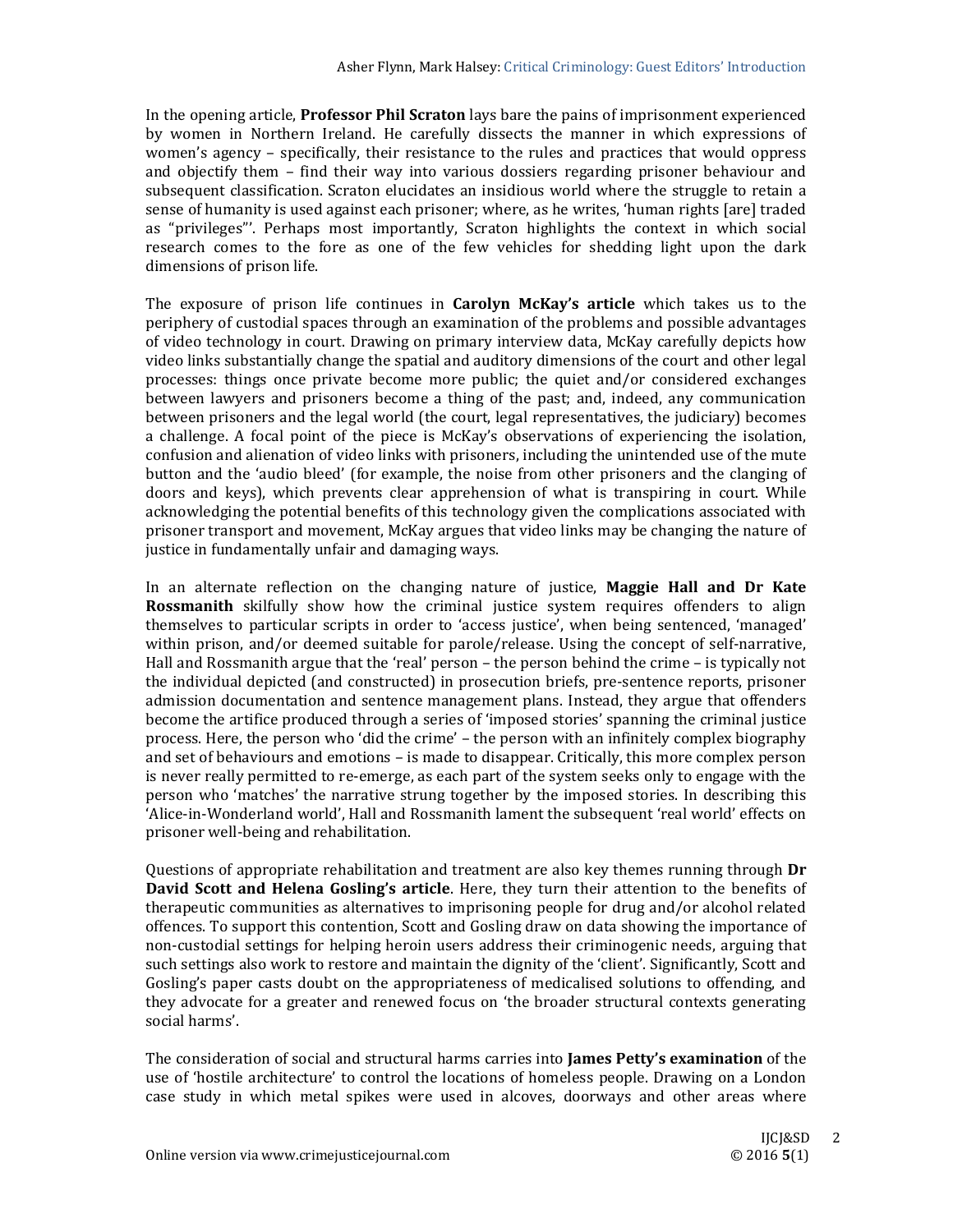homeless people take refuge, Petty shows how these architectural devices can define not only the excluded population, but also those who stand on the legitimate side of these 'dividing practices'. Petty carefully shows how the (eventual) removal of the spikes in London was not simply a matter of neo-liberalism or late capitalist consumer culture showing a more human and compassionate face; rather, it was equally motivated by the need to remove a daily visual reminder that 'Others' (the homeless, the unemployed, the mentally ill) are uncomfortably close to the circuits of wealth and threaten to break through in unseemly fashion (under a blanket in front of a banking corporation), and at inopportune times (when someone is trying to reach their front door in a well-to-do city area).

Also exploring a largely untapped component of social control**, Dr Gavin Smith's article** examines the world of the CCTV operator, in one of very few papers on this topic. Stemming from an ethnographic immersion in the field, Smith extends and challenges some of Michel Foucault's work, arguing that CCTV operators do not simply look at the world, so much as (re)construct it. Using the concept of the flaneurship (Latour), Smith delves into the emotional world of CCTV operators, discussing specifically the 'deep work' undertaken by such persons as they (sometimes) struggle to psychologically deal with the events they witness. As Smith explains, this technologically-oriented world becomes one 'that far exceeds its formal framing as a dispassionate and systematic procedure'. In this way, the assumed outward gaze of the operator is turned back on him or herself in accordance with the trauma of events, such as bashings or suicides, unfolding before them in real time, but which they tend to be powerless to do anything about. Smith's insight into this largely hidden domain brings the human and reflexive dimension back into processes typically perceived as mechanistic and unidirectional.

Our technologically-orientated world also features as a dominant theme in **Dr Nerida Chazal and Adam Pocrnic's examination** of the 'real' nature of social change through socially driven media campaigns. Using the Kony 2012 event as a case study, their article illustrates the range of binaries (chiefly the savage/saviour dyad) which gave this campaign its seductive edge and its considerable momentum, while also showing the dangers associated with a 'clicktivist' approach toward dealing with what, in reality, are very complex social, geographical, political and economic issues. While there is, as they write, 'a "feel good" factor associated with online participation', it is essential that digital dissidents immerse themselves more deeply in some of the nuances of events portrayed as more or less cut and dried in nature. Only in such a manner, Chazal and Pocrnic argue, is it possible to avoid the 'reinforcement of passive activist subjectivities'. 

**Scarlet Wilcock** then moves us towards the rationalities of risk, in a paper that examines the various factors influencing compliance review and fraud investigation decisions at the Australian Department of Human Services (DHS). Referring to the process as 'welfare policing', Wilcock demonstrates that, despite an assumption of neutrality and scientific assessment, the risk formulations for compliance and review decisions remain both highly gendered- and classbased. While acknowledging the link between risk and burgeoning neoliberal ideologies, Wilcock draws on examples of the treatment of two groups commonly identified as 'at risk'  $$ single mothers and unemployed welfare recipients  $-$  to argue that 'meanings about gender, poverty and criminality fundamentally shape definitions of riskiness and how welfare surveillance practices play out more generally'. Drawing on compliance breach data and interviews with DHS staff, she shows that the concerns attributed to these groups are not informed by statistics but, rather, are reflective of what she describes as 'entrenched moral anxieties about these payment recipients who have apparently failed to get a job (or keep a man)'. Wilcock's article presents a stark insight into welfare compliance policies, and offers a compelling argument for the re-consideration of 'risk' assessment approaches.